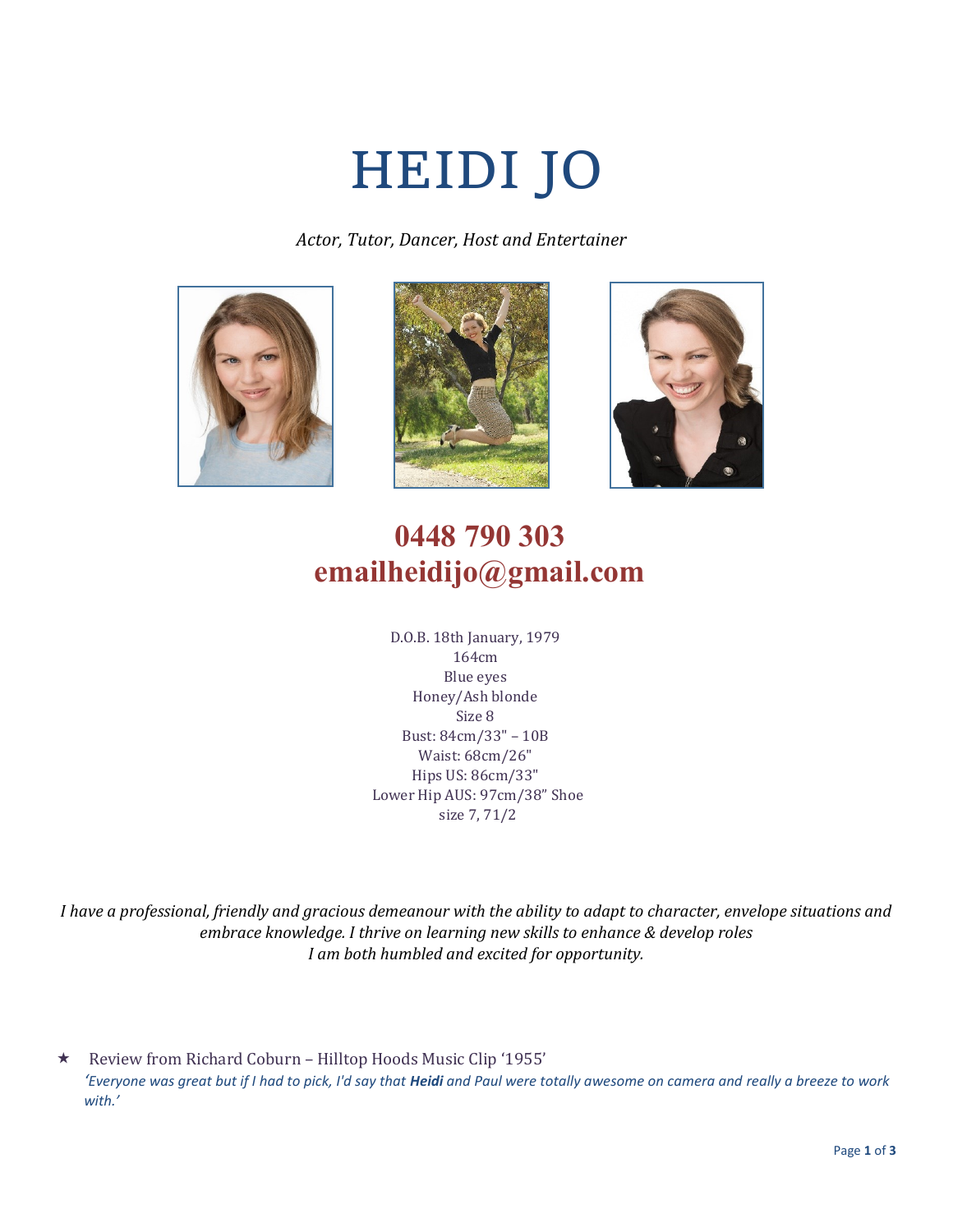- Children's show Host, Actor & Dancer
	- Alice in Wonderland Alice
	- Bananas in Pyjamas Host
	- Dirt Girl Charlie Darling
	- Funny Farmers Jolly Joy
	- **Looney Tunes Host**
	- Madagascar Host
	- Mr Peabody & Sherman Jazzy
	- The Lorax  $-$  Co Host
	- The New Adventures of Peter Pan Tinkerbell
	- The Wizard of Oz Dorothy
	- Tom & Jerry Host
- Feature film, TV Series, TVC & Music Clip extra, Web Campaign, Educational DVD and Voice Over.
	- Educational Video COMPI and Surf Life Saving Club
	- Feature Fil The Unknown Man, Role of Senior Forensics Officer Currently in post production
	- Feature Film Body Double & Stand In 'I Am Mother' Hilary Swank stand in and body double
	- Feature Film Extra Cargo, Snowtown
	- Music Clip The Hilltop Hoods '1955'
	- TV Promo Funny Farmers as Sparky and Jolly Joy
	- TV Series Extra Stateless, Wanted, Aftertaste, The Tourist
	- TVC Gasworks, Gruen Transfer, Balfours/Crows and RFDS Currently showing
	- VO RMT Management Young Guns Radio commercial
	- Web Campaign Wondersmooth Bread
- Musician
	- The Heart of Johny & June June Carter
- ★ Photographic & Runway Modelling
	- Photographic Sunday Mail Home Magazine, WFA Womans Fashion Art Magazine, National Wireless, Greeting Cards for Canteen
	- Runway Eichaerdts Wearable Arts, NZ, Deutz Southern Designers, NZ
- Professional Floorshows including;
	- Adelaide Convention Centre Premiers Cup Challenge
	- Adelaide Town Hall Lord Mayors Concert
	- Neil Sachse 40<sup>th</sup> Anniversary Hilton Hotel Ballroom
	- Playhouse Theatre Opening of the Cabaret Festival with Andy Seymour
	- The Grand Hotel Port Power Gala
	- The Hyatt Hotel World Congress
	- The Clipsal  $500 -$  Gold Stand ... to name a few!